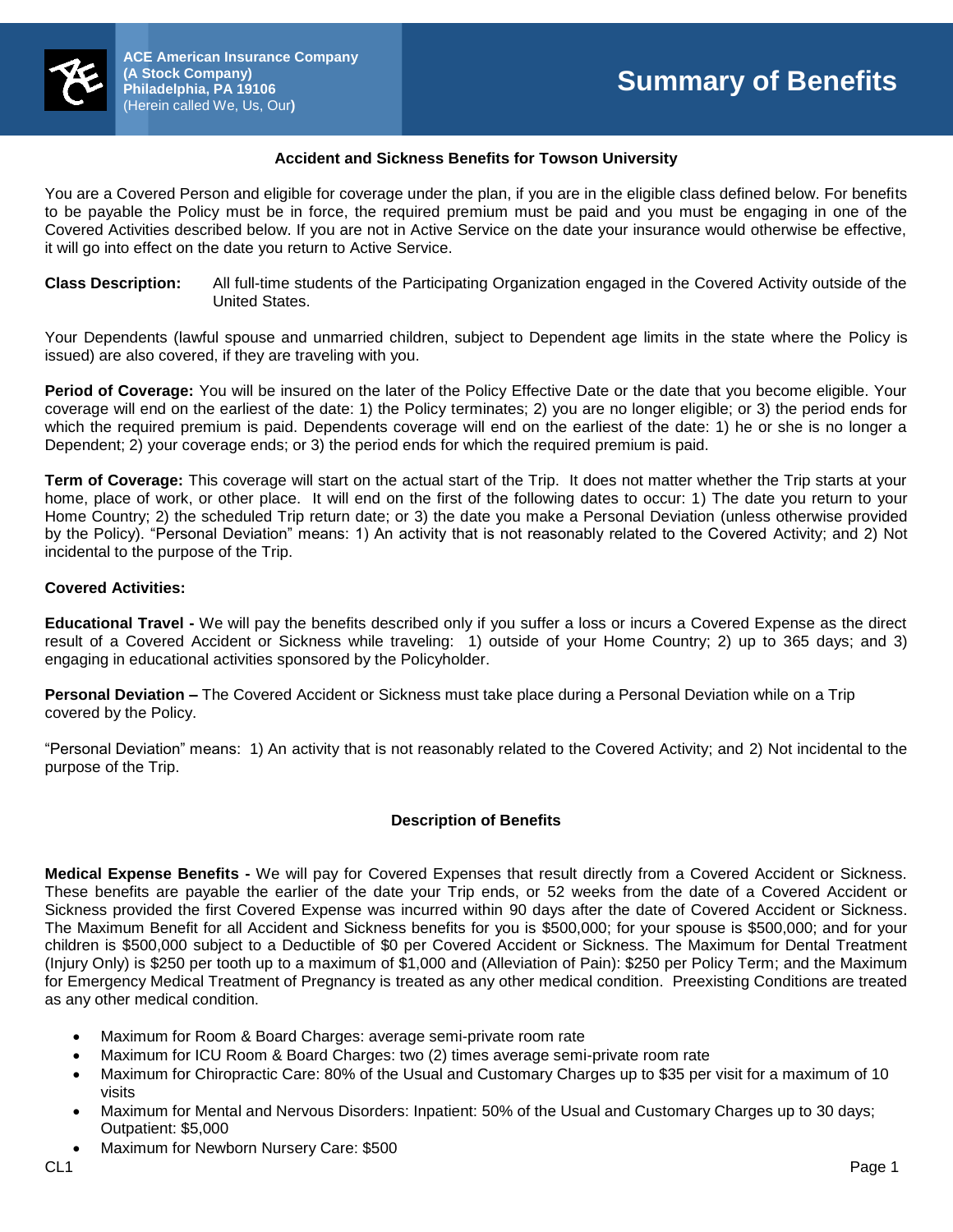- Maximum for Prescription Drugs: Inpatient Co-insurance: 100% of Covered Expenses; Outpatient Co-insurance: 100% of Covered Expenses
- Maximum for Therapeutic Termination of Pregnancy: \$500

Medical Expense Benefits are only payable: 1) for Usual and Customary Charges incurred after the Deductible, if any, has been met; 2) for those Medically Necessary Covered Expenses that you incur; and 3) for charges incurred for services rendered to you while on a covered Trip.

**Emergency Medical Benefits -** We will pay up to \$10,000 for Covered Expenses incurred for emergency medical services to treat you if you: 1) suffer a Medical Emergency during the course of a Trip; and 2) are traveling on a covered Trip. Covered Expenses include expenses for guarantee of payment to a medical provider, Hospital or treatment facility. Benefits for these Covered Expenses will not be payable unless the charges incurred: 1) are Medically Necessary and do not exceed the charges for similar treatment, services or supplies in the locality where the expense is incurred; and 2) do not include charges that would not have been made if there were no insurance. Benefits will not be payable unless We authorize in writing, or by an authorized electronic or telephonic means, all expenses in advance, and services are rendered by Our assistance provider.

**Emergency Medical Evacuation Benefit -** We will pay 100% of Covered Expenses incurred for your medical evacuation if you: 1) suffer a Medical Emergency during the course of the Trip; 2) require Emergency Medical Evacuation; and 3) are traveling on a covered Trip. Covered Expenses; 1) Medical Transport: expenses for transportation under medical supervision to a different hospital, treatment facility or to your place of residence for Medically Necessary treatment in the event of your Medical Emergency and upon the request of the Doctor designated by Our assistance provider in consultation with the local attending Doctor. 2) Dispatch of a Doctor or Specialist: the Doctor's or specialist's travel expenses and the medical services provided on location, if, based on the information available, your condition cannot be adequately assessed to evaluate the need for transport or evacuation and a doctor or specialist is dispatched by Our service provider to your location to make the assessment. 3) Return of Dependent Child (ren): expenses to return each Dependent child who is under age 18 to his or her principal residence if a) you are age 18 or older; and b) you are the only person traveling with the minor Dependent child(ren); and c) you suffer a Medical Emergency and must be confined in a Hospital. 4) Escort Services: expenses for an Immediate Family Member or companion who is traveling with you to join you during your emergency medical evacuation to a different hospital, treatment facility or your place of residence. 5. Transportation after Stabilization: if We have evacuated you to a medical facility due to an Emergency Medical Evacuation, We will pay transportation costs to your a) Home Country or b) host country.

Benefits for these Covered Expenses will not be payable unless: 1) the Doctor ordering the Emergency Medical Evacuation certifies the severity of your Medical Emergency requires an Emergency Medical Evacuation; 2) all transportation arrangements made for the Emergency Medical Evacuation are by the most direct and economical conveyance and route possible; 3) the charges incurred are Medically Necessary and do not exceed the Usual and Customary Charges for similar transportation, treatment, services or supplies in the locality where the expense is incurred; and 4) do not include charges that would not have been made if there were no insurance.

Benefits will not be payable unless We authorize in writing, or by an authorized electronic or telephonic means, all expenses in advance, and services are rendered by Our assistance provider. In the event you refuse to be medically evacuated, we will not be liable for any medical expenses incurred after the date medical evacuation is recommended.

**Repatriation of Remains Benefit -** We will pay 100% of Covered Expenses for preparation and return of your body to your home if you die as a result of a Medical Emergency while traveling on a covered Trip. Covered expenses include: 1) expenses for embalming or cremation; 2) the least costly coffin or receptacle adequate for transporting the remains; 3) transporting the remains; and 4) Escort Services which include expenses for an Immediate Family Member or companion who is traveling with you to join your body during the repatriation to your place of residence.

All transportation arrangements must be made by the most direct and economical route and conveyance possible and may not exceed the Usual and Customary Charges for similar transportation in the locality where the expense is incurred. Benefits will not be payable unless We authorize in writing, or by an authorized electronic or telephonic means, all expenses in advance, and services are rendered by Our assistance provider.

**Chaperone Replacement Benefit -** In the event that the official chaperone of the policyholder is prevented from continuing his to her Trip due to Injury, Sickness or death to him or her or an Immediate Family Member that occurs after the Trip begins and before the Trip scheduled termination date, We will pay for the reimbursement of: 1) the replacement chaperone, up to the published rate of a round trip economy class ticket from his or her place of permanent residence to the next scheduled destination where the replacement can join the Trip; and 2) returning chaperone, up to the published rate of a round trip economy class ticket from his or her assigned location back home.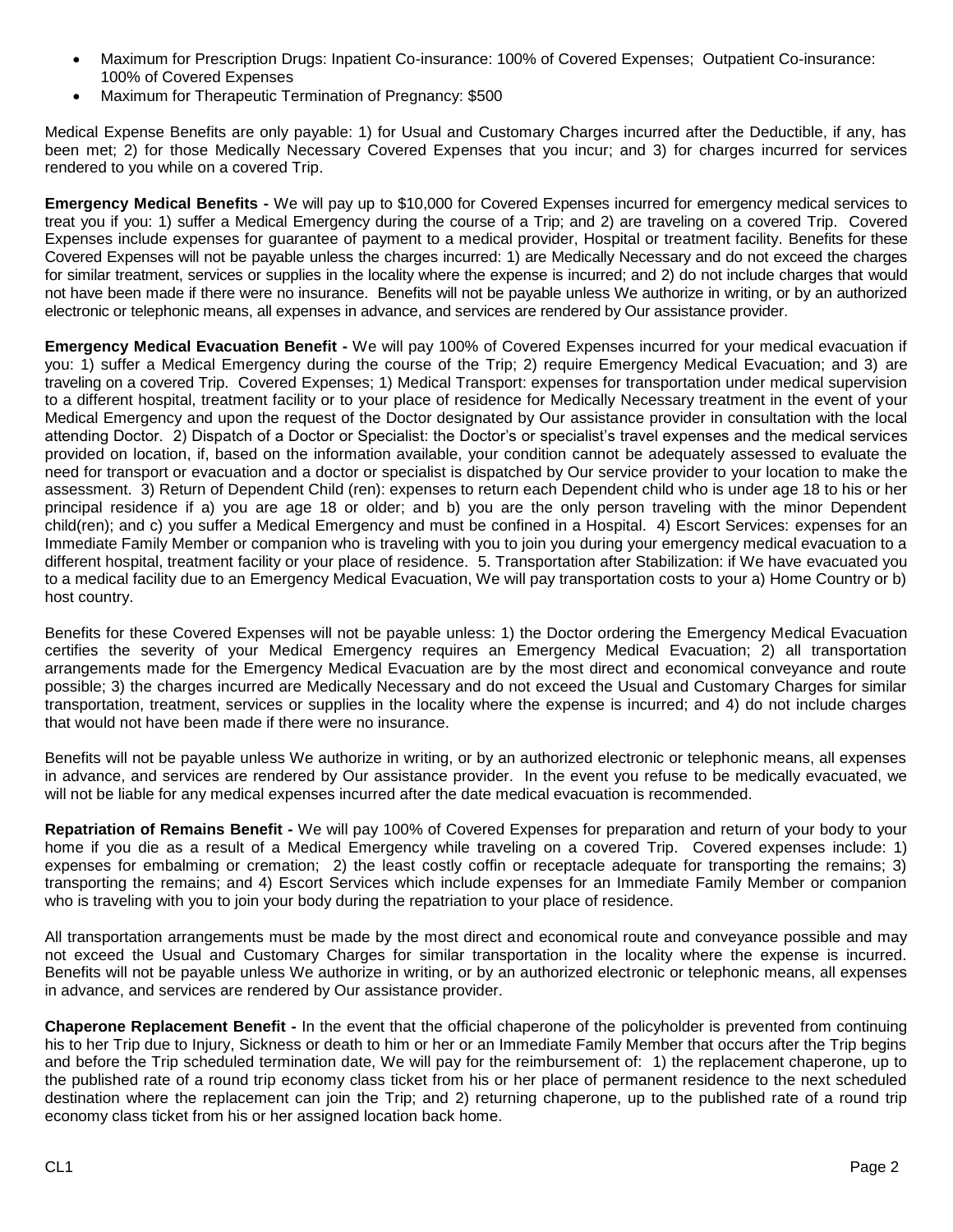We will pay \$5,000 per incident for both chaperones. We will only pay one Chaperone Replacement Benefit per Trip.

**Emergency Reunion Benefit -** We will pay up to \$12,500 for expenses incurred to have your Family Member accompany you to your Home Country or the Hospital where you are confined if you are: 1) confined in a Hospital for at least 24 consecutive hours due to a covered Injury or Sickness and the attending Doctor believes it would be beneficial for you to have a Family Member at your side; or 2) the victim of a Felonious Assault. The Family Member's travel must take place within 7 days of the date you are confined in the Hospital, or the date of the occurrence of the Felonious Assault.

"Felonious Assault" means a violent or criminal act reported to the local authorities which was directed at you during the course of, or an attempt of, a physical assault resulting in serious injury, kidnapping, or rape.

In the event that you die as a result of a covered Injury or Sickness, We will pay the expenses incurred for emergency travel arrangements, up to \$2,500, for a Family Member to accompany your mortal remains.

In the event that a Family Member is unavailable, declines to travel, or is otherwise unable to travel to your location, the Policyholder may designate a Faculty Member or Employee of the Policyholder to join you. If available, the Family Member must authorize the Policyholder to make this designation and agree that the Emergency Reunion Benefits are payable for the Faculty Member's or Employee's incurred expenses.

Covered expenses include an economy airline ticket and other travel related expenses not to exceed \$300 per day up to 10 days.

All transportation and lodging arrangements must be made by the most direct and economical route and conveyance possible and may not exceed the usual level of charges for similar transportation or lodging in the locality where the expense is incurred. Benefits will not be payable unless We (or Our authorized assistance provider) authorize in writing, or by an authorized electronic or telephonic means, all expenses in advance, and services are rendered by Our assistance provider.

"Family Member" means your parent, sister, brother, husband, wife, child, grandparent, or immediate in-law.

**Security Evacuation Expense Benefit -** We will pay up to \$100,000 if: 1) an Occurrence takes place during the Covered Activity described and your Term of Coverage; and 2) while you are traveling outside of your Home Country.

Aggregate Limit per event - We will not pay more than \$500,000 for all expenses incurred as the result of one Security Evacuation event. If, in the absence of this provision, We would pay more than this amount for all expenses incurred for a single event, then the benefits payable to each person with a valid claim will be reduced proportionately.

Benefits will be paid for: 1) your Transportation and Related Costs to the Nearest Place of Safety necessary to ensure your safety and well-being as determined by the Designated Security Consultant. 2) your Transportation within 5 days of the Security Evacuation to either of the following locations as chosen by you: a) back to the country in which you are traveling during the Covered Activity while covered by the Policy but only if 1) coverage remains in force under the Policy; and 2) there is no U.S. State Department Travel Warning in place on the date you are scheduled to return; or b) your Home Country; or c) where the Policyholder that sponsored your Trip is located. 3) consulting services by a Designated Security Consultant for seeking information on a Missing Person or kidnapping case, if you are considered kidnapped or a Missing Person by local or international authorities.

Security Evacuation Benefits are payable only once for any one Occurrence.

Benefits will not be payable unless We (or Our authorized assistance provider) authorize in writing, or by an authorized electronic or telephonic means, all expenses in advance, and services are rendered by Our assistance provider. Our assistance provider is not responsible for the availability of Transport services. Where a Security Evacuation becomes impractical due to hostile or dangerous conditions, a Designated Security Consultant will endeavor to maintain contact with you until a Security Evacuation occurs.

Right of Recovery - If, after a Security Evacuation is completed, it becomes evident that you were an active participant in the events that led to the Occurrence, We have the right to recover all Transportation and Related Costs from you.

"Appropriate Authority(ies)" means the U.S. State Department, the government authority(ies) in your Home Country or Country of Residence or the government authority(ies) of the Host Country. "Designated Security Consultant" means an employee of a security firm under contract with Us or Our assistance provider who is experienced in security and measures necessary to ensure your safety in his or her care. "Evacuation Advisory" means a formal recommendation issued by the Appropriate Authority(ies) that you or citizens of your Home Country or Country of Residence or citizens of the Host Country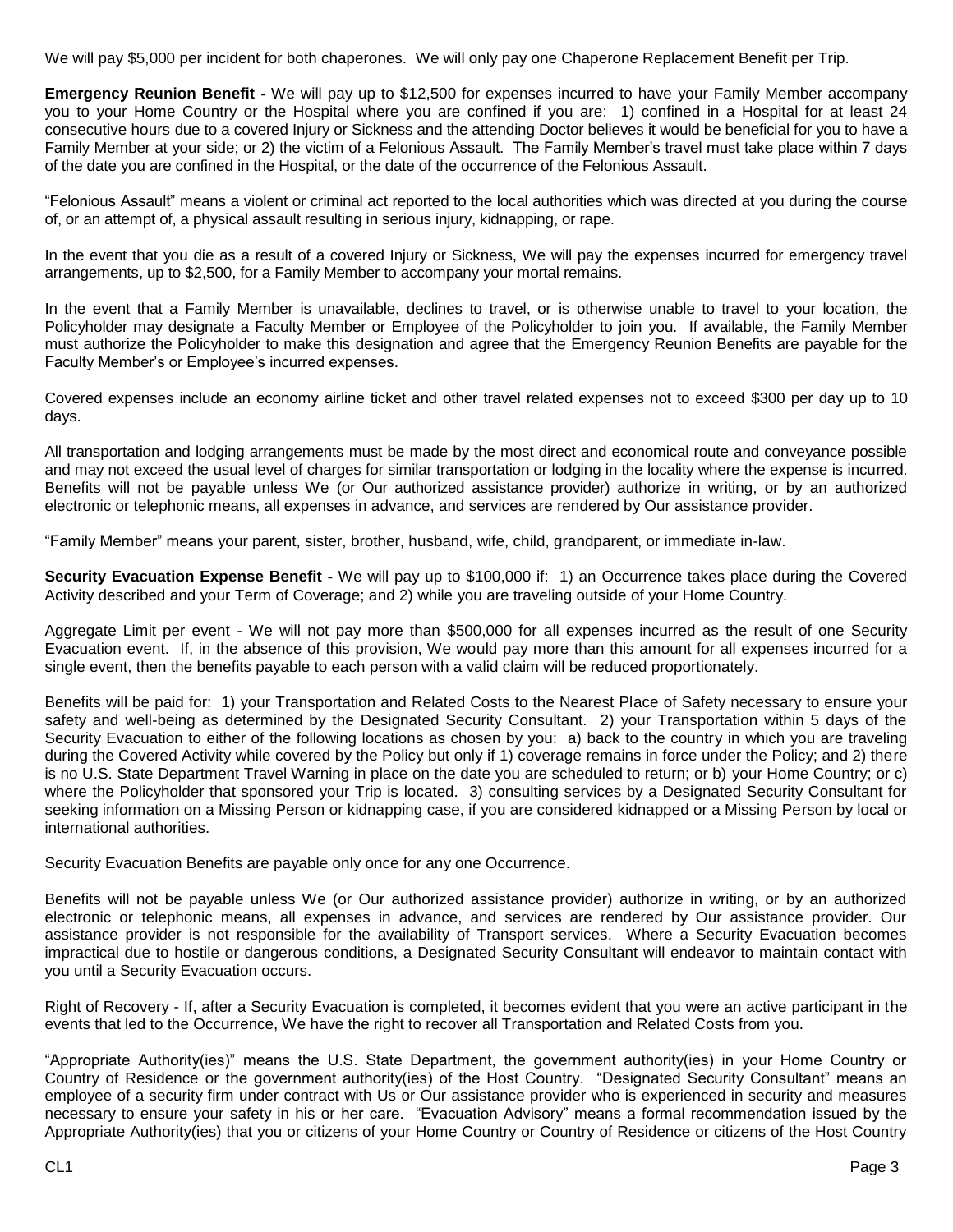leave the Host Country. "Host Country" means any country, other than an OFAC excluded country, in which you are traveling<br>while covered under the Policy. "Missing Person" means your disappearance for an unknown reason and "Missing Person" means your disappearance for an unknown reason and whose disappearance was reported to the Appropriate Authority(ies). "Natural Disaster" means storm (wind, rain, snow, sleet, hail, lightning, dust or sand), earthquake, flood, volcanic eruption, wildfire or other similar event that: 1) is due to natural causes; and 2) results in such severe and widespread damage that the area of damage is officially declared a disaster area by the government in which your Trip occurs and the area is deemed to be uninhabitable or dangerous. Natural disaster does not mean nuclear reactions, uninhabitable property, transportation strikes, lost or stolen passport or travel documents, radiation or radioactive contamination, civil disorder and other similar events. "Nearest Place of Safety" means a location determined by the Designated Security Consultant where: 1) you can be assumed safe from the Occurrence that precipitated your Security Evacuation; and 2) you have access to Transportation; and 3) you have the availability of temporary lodging, if needed. "Occurrence" means any of the following situations in which you are involved that trigger the need for a Security Evacuation: 1) expulsion from a Host Country or being declared persona non-grata on the written authority of the recognized government of a Host Country; 2) political or military events involving a Host Country, if the Appropriate Authority(ies) issue an Advisory stating that citizens of your Home Country or Country of Residence or citizens of the Host Country should leave the Host Country; 3) Natural Disaster within seven (7) days of an event; 4) your deliberate physical harm confirmed by documentation or physical evidence or a threat against your health and safety as confirmed by documentation and/or physical evidence; 5) you have been deemed kidnapped or a Missing Person by local or international authorities and, when found, your safety and/or well-being are in question. "Related Costs" means lodging and, if necessary, physical protection for you during or while waiting for Transport to the Nearest Place of Safety. Related Costs will include temporary lodging, if necessary, while you are waiting to be transported back to the Host Country, Home Country or other country where the Policyholder that sponsored your Trip is located. Benefits will not be payable for Related Costs unless We (or Our authorized assistance provider) authorize in writing, or by an authorized electronic or telephonic means, all expenses in advance, and services are rendered by Our assistance provider. "Security Evacuation" means your extrication from the Host Country due to an Occurrence which could result in grave physical harm or your death. "Transport" or "Transportation" means the most efficient and available method of conveyance, where practical, economy fare will be utilized. If possible, your common carrier tickets will be used.

Additional Exclusions - We will not pay Security Evacuation Expense Benefits for expenses and fees: 1) payable under any other provision of the Policy; 2) that are recoverable through your employer or other entity sponsoring your Trip; 3) arising from or attributable to an actual fraudulent, dishonest or criminal act committed or attempted by you, acting alone or in collusion with other persons; 4) arising from or attributable to an alleged: a) violation of the laws of the country in which you are traveling while covered under the Policy; or b) violation of the laws of your Home County or Country of Residence; 5) due to your failure to maintain and possess duly authorized and issued required travel documents and visas; 6) for repatriation of remains expenses; 7) for common or endemic or epidemic diseases or global pandemic disease as defined by the World Health Organization; 8) for medical services; 9) for monies payable in the form of a ransom, if a Missing Person case evolves into a kidnapping; 10) arising from or attributable, in whole or in part, to: a) a debt, insolvency, commercial failure, the repossession of any property by any title holder or lien holder or any other financial cause; b) your non-compliance with regard to any obligation specified in a contract or license; 11) due to military or political issues if your Security Evacuation request is made more than 10 days after the Appropriate Authority(ies) Advisory was issued; 12) your failure to cooperate with Us or Our assistance provider with regard to a Security Evacuation. Such cooperation includes, but is not limited to, failure to provide any documents needed to extricate you or failure to follow the directions given by Our designated security consultants during a Security Evacuation. If you refuse to participate in a Security Evacuation, or any part of a Security Evacuation, no further benefits will be payable under the Security Evacuation Expense Benefit for that Occurrence.

**Trip Cancellation Benefit -** We will reimburse you for the amount of non-refundable Covered Expenses you paid for your Trip, up to \$5,000, if you are prevented from taking your Trip as the result of Injury, Sickness, or you or your Family Member's death prior to the scheduled Trip departure date. The Injury or Sickness must be so disabling as to reasonably cause a Trip to be canceled. If you must cancel the Trip due to Injury or Sickness of a Family Member, it must be because his or her condition is life-threatening, or because the Family Member requires your care. Cancellation due to the death of a Family Member is covered under only if the death occurs within 30 days of your scheduled Trip departure date.

Covered Expenses: 1) any cancellation charges imposed by a travel agency, tour operator, or other recognized travel supplier for the Covered Trip; 2) any prepaid, unused, non-refundable airfare and sea or land accommodations; 3) any other reasonable additional Trip expenses for travel, lodging, or scheduled events that are prepaid, unused, and non-refundable.

"Family Member" means your parent, sister, brother, husband, wife, children, or grandparent.

**Trip Delay Benefit -** We will reimburse Covered Expenses you incur if your trip is delayed for more than 12 hours. The maximum we will pay is \$100 per person per day up to 5 days, subject to a benefit maximum of \$500.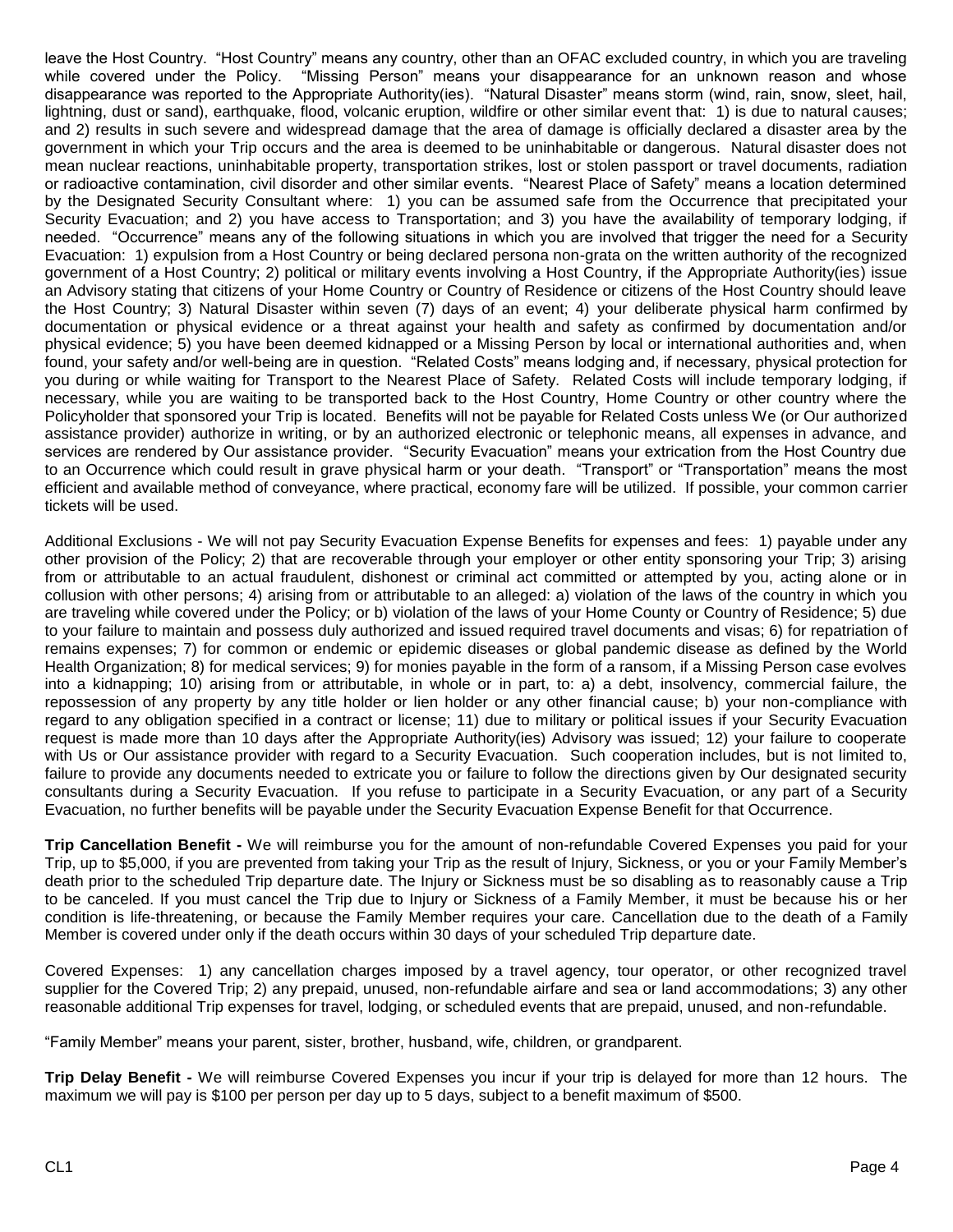Covered Expenses include charges incurred for reasonable, additional accommodations and traveling expenses until travel becomes possible. Incurred expenses must be accompanied by receipts. This benefit is payable only for one delay of your Trip.

Travel Delay must be caused by one of the following reasons: a) Injury, Sickness or death to either you, your Family Member or traveling companion that occurs during the Trip; b) carrier delay; c)lost or stolen passport, travel documents or money; d) Quarantine; e) Natural Disaster; f) you being delayed by a traffic accident while en route to a departure; g) hijacking; h) unpublished or unannounced strike; i) civil disorder or commotion; j) riot; k) inclement weather which prohibits Common Carrier departure; l) a Common Carrier strike or other job action; m) equipment failure of a Common Carrier; or n) the loss of your and/or your traveling companion's travel documents, tickets or money due to theft.

"Quarantine" means you are forced into medical isolation by a recognized government authority, their authorized deputies, or medical examiners due to you either having, or being suspected of having, a contagious disease, infection or contamination while you are traveling outside of your Home Country.

Your Duties in the Event of Loss: you must provide Us with proof of the Travel Delay such as a letter from the airline, cruise line, or Tour operator/ newspaper clipping/ weather report/ police report or the like and proof of the expenses claimed as a result of Trip Delay.

**Trip Interruption Benefit -** We will reimburse the cost of a round-trip economy air and/or ground transportation ticket for your Trip, up to \$5,000 if your Trip is interrupted as the result of: 1) the death of a Family Member; or 2) the unforeseen Injury or Sickness of you or a Family Member. The Injury or Sickness must be so disabling as to reasonably cause a Trip to be interrupted; or 3) a Medically Necessary covered Emergency Medical Evacuation to return you to your Home Country or to the area from which you were initially evacuated for continued treatment, recuperation and recovery of an Injury or Sickness; or 4) substantial destruction of your principal residence by fire or weather related activity. "Family Member" means your parent, sister, brother, spouse, child, grandparent, or in-law.

**Accidental Death and Dismemberment Benefits -** If your Injury results, within 365 days from the date of a Covered Accident, in any one of the losses shown below, We will pay the Benefit Amount shown below for that loss. Your Principal Sum is \$15,000. Your spouse's Principal Sum is \$15,000. Your child's Principal Sum is \$15,000. If multiple losses occur, only one Benefit Amount, the largest, will be paid for all losses due to the same Covered Accident.

#### **Schedule of Covered Losses**

| <b>Covered Loss</b> | <b>Benefit Amount</b> |
|---------------------|-----------------------|
|                     |                       |
|                     |                       |
|                     |                       |
|                     |                       |
|                     |                       |
|                     |                       |
|                     |                       |
|                     |                       |

"Quadriplegia" means total Paralysis of both upper and lower limbs. "Hemiplegia" means total Paralysis of the upper and lower limbs on one side of the body. "Uniplegia" means total Paralysis of one lower limb or one upper limb. "Paraplegia" means total Paralysis of both lower limbs or both upper limbs. "Paralysis" means total loss of use. A Doctor must determine the loss of use to be complete and not reversible at the time the claim is submitted.

"Member" means Loss of Hand or Foot, Loss of Sight, Loss of Speech and Loss of Hearing. "Loss of Hand or Foot" means complete Severance through or above the wrist or ankle joint. "Loss of Sight" means the total, permanent Loss of Sight of one eye. "Loss of Speech" means total and permanent loss of audible communication that is irrecoverable by natural, surgical or artificial means. "Loss of Hearing" means total and permanent Loss of Hearing in both ears that is irrecoverable and cannot be corrected by any means. "Loss of a Thumb and Index Finger of the Same Hand" means complete Severance through or above the metacarpophalangeal joints of the same hand (the joints between the fingers and the hand). "Severance" means the complete separation and dismemberment of the part from the body.

**Aggregate Limit** - We will not pay more than \$1,000,000 for all Accidental Death & Dismemberment losses per Covered Accident. If, in the absence of this provision, We would pay more than this amount for all losses under the policy, then the benefits payable to each person with a valid claim will be reduced proportionately.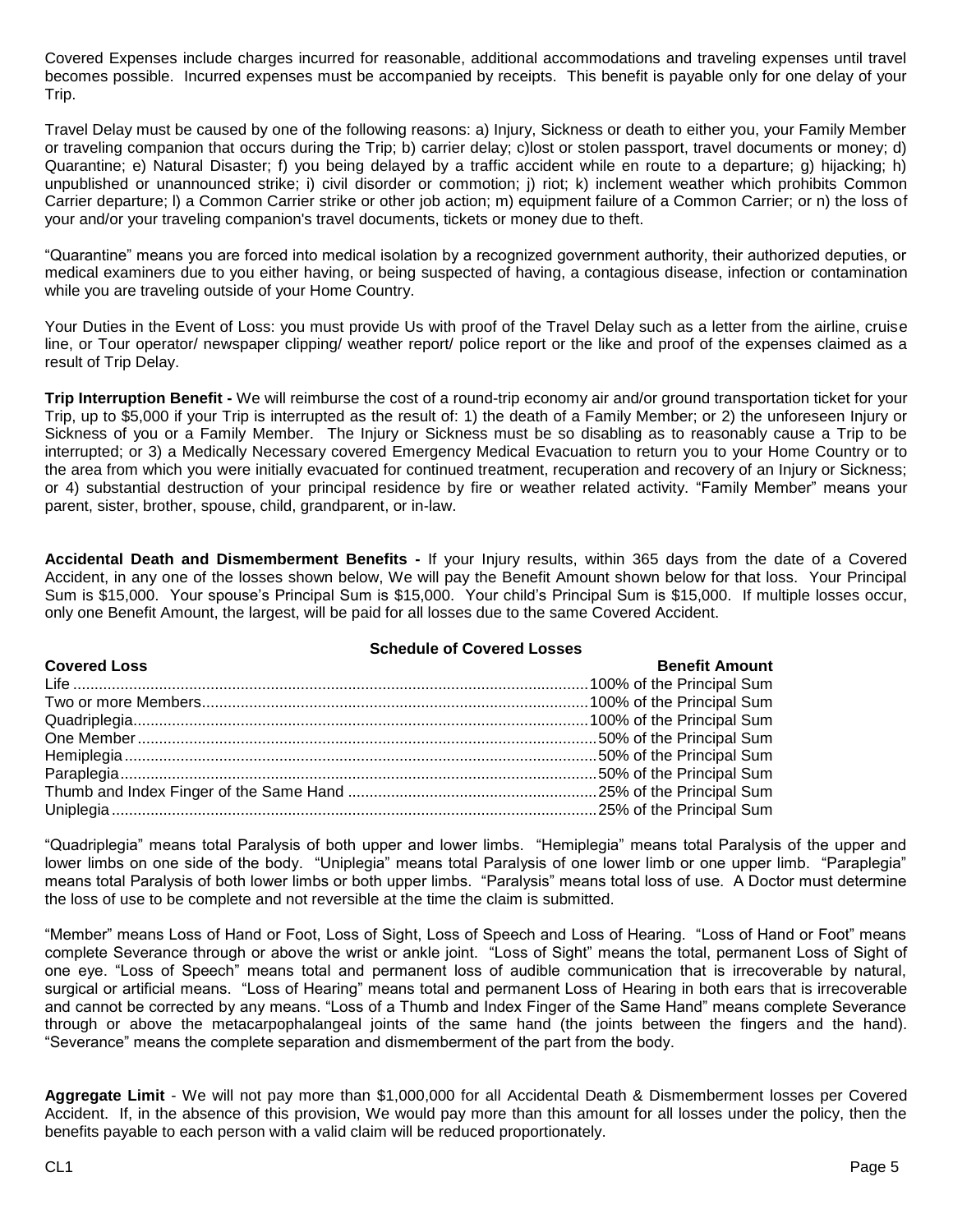# **Exclusions and Limitations:** We will not pay benefits for any loss or Injury that is caused by or results from:

- intentionally self-inflicted injury; suicide or attempted suicide. *(applicable to Accidental Death & Dismemberment Benefits only).*
- war or any act of war, whether declared or not.
- a Covered Accident that occurs while a Covered Person is on active duty service in the military, naval or air force of any country or international organization. Upon receipt of proof of service, we will refund any premium paid for this time. Reserve or National Guard active duty training is not excluded unless it extends beyond 31 days.
- piloting or serving as a crewmember in any aircraft (unless otherwise provided in the Policy).
- commission of, or attempt to commit, a felony.
- sickness, disease, bodily or mental infirmity, bacterial or viral infection, or medical or surgical treatment thereof, except for any bacterial infection resulting from an accidental external cut or wound or accidental ingestion of contaminated food (Applicable to accident benefits only).
- riding in any aircraft except as a fare-paying passenger on a regularly scheduled or charter airline.

In addition, We will not pay Medical Expense Benefits for any loss, treatment, or services resulting from:

- routine physicals and care of any kind.
- routine dental care and treatment.
- routine nursery care.
- cosmetic surgery, except for reconstructive surgery needed as the result of an Injury.
- eye refractions or eye examinations for the purpose of prescribing corrective lenses or for the fitting thereof; eyeglasses, contact lenses, and hearing aids.
- services, supplies, or treatment including any period of Hospital confinement which is not recommended, approved, and certified as Medically Necessary and reasonable by a Doctor, or expenses which are non-medical in nature.
- treatment or service provided by a private duty nurse.
- treatment by any Immediate Family Member or member of the Insured's household. "Immediate Family Member" means a Covered Person's spouse, child, brother, sister, parent, grandparent, or in-laws.
- expenses incurred during travel for purposes of seeking medical care or treatment, or for any other travel that is not in the course of the Policyholder's activity (unless Personal Deviations are specifically covered).
- medical expenses for which the Covered Person would not be responsible to pay for in the absence of the Policy. Expenses incurred for services provided by any government Hospital or agency, or government sponsored-plan for which, and to the extent that, the Covered Person is eligible for reimbursement.
- any treatment provided under any mandatory government program or facility set up for treatment without cost to any individual.
- custodial care.
- services or expenses incurred in the Covered Person's Home Country.
- elective treatment, exams or surgery; elective termination of pregnancy.
- expenses for services, treatment or surgery deemed to be experimental and which are not recognized and generally accepted medical practices in the United States.
- expenses payable by any automobile insurance policy without regard to fault.
- organ or tissue transplants and related services.
- Injury or Sickness for which benefits are paid or payable under any Workers' Compensation or Occupational Disease Law or Act, or similar legislation, whether United States federal or foreign law.
- Injury sustained while participating in intercollegiate, interscholastic, or professional sports.
- Injury resulting from; scuba diving; jet or water skiing; mountain climbing (where ropes or guides are used); sky diving; amateur automobile racing; automobile racing or automobile speed contests.

If We determine the benefits paid under the Policy are eligible benefits under any other benefit plan, We may seek to recover any expenses covered by another plan to the extent that you are eligible for reimbursement.

This insurance does not apply to the extent that trade or economic sanctions or other laws or regulations prohibit us from providing insurance, including, but not limited to, the payment of claims.

**Definitions: "Country of Permanent Assignment"** means a country, other than your Home Country, in which the Policyholder requires you to work for a period of time that exceeds 365 continuous days. **"Country of Permanent Residence"** means a country or location in which you maintain a primary permanent residence. **"Covered Accident"**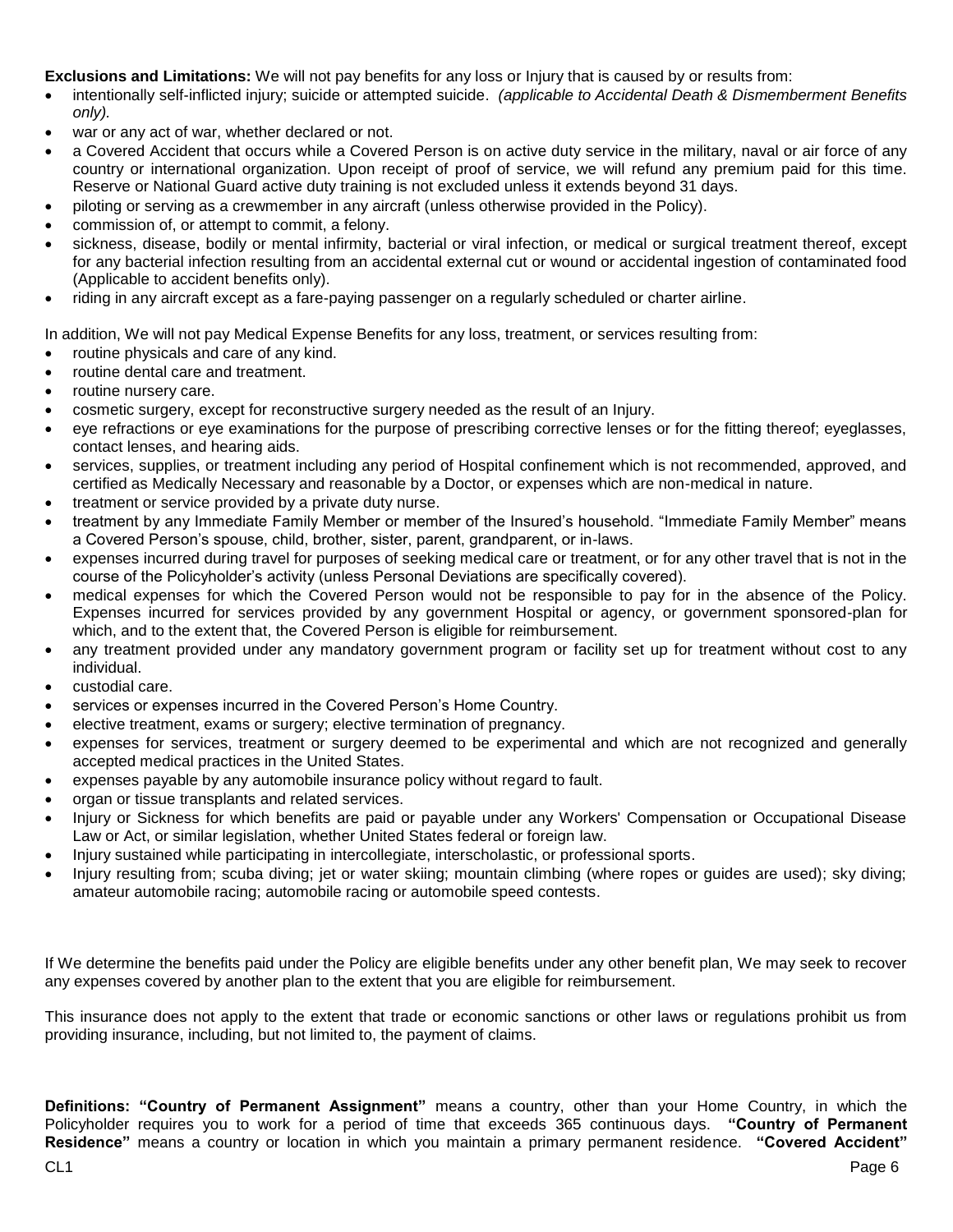means an accident that occurs while coverage is in force for a Covered Person and results directly of all other causes in a loss or Injury covered by the Policy for which benefits are payable. "**Covered Person**" means any eligible person for whom the required premium is paid. **"Home Country"** means a country from which you hold a passport. If you hold passports from more than one Country, your Home Country will be the country that you have declared to Us in writing as your Home Country. Home Country also includes your Country of Permanent Assignment or Country of Permanent Residence. "**Injury"** means accidental bodily harm sustained by a Covered Person that results, directly and independently from all other causes, from a Covered Accident. All injuries sustained by one person in any one Covered Accident, including all related conditions and recurrent symptoms of these injuries, are considered a single Injury. "**Medical Emergency**" means a condition caused by an Injury or Sickness that manifests itself by symptoms of sufficient severity that a prudent lay person possessing an average knowledge of health and medicine would reasonably expect that failure to receive immediate medical attention would place the health of the person in serious jeopardy. "**Sickness**" means an illness, disease or condition that causes a loss for which you incur medical expenses while covered under the Policy. All related conditions and recurrent symptoms of the same or similar condition will be considered one Sickness. "**Trip**" means travel by air, land, or sea from your Home Country. It includes the period of time from the start of the trip until its end provided you are engaged in a Covered Activity or Personal Deviation if covered under the Policy. "**We, Our, Us"** means the insurance company underwriting this insurance or its authorized agent.

You must notify ACI within 90 days of an Accident or Loss. If notice cannot be given within that time, it must be given as soon as reasonably possible. This notice should identify you, the Policyholder, and the Policy Number.

Policy Number: GLM N11246850, Underwritten by ACE American Insurance Company, 436 Walnut Street, Philadelphia, PA 19106

**Contact Information: For customer service, eligibility verification, plan information, or to file a claim, contact: Administrative Concepts, Inc. (ACI) at 1-888-293-9229 (from inside the U.S.) or 610-293-9229 (from outside the U.S.); fax 610-293-9299 for claims or inquiries or e-mail www.visit-aci.com. Mail claims to: 994 Old Eagle School Rd., Suite 1005, Wayne, PA 19087-1706.**

**For medical evacuation, repatriation, or other assistance services call: AXA Assistance at 855-327-1414 (Toll-Free) or 630-694-9764 (Direct Dial) or e-mail medassist-usa@axa-assistance.us.**

**To access ACE's Travel Assistance Website go to http://www.acetravelassistance.net and enter your username and password (shown on your Travel Assistance ID card).** 

**Travel Assistance Services:** In addition to the insurance protection provided by your insurance plan, ACE USA has arranged with our Assistance Provider to provide you with access to its travel assistance services around the world. These services include:

- Medical Assistance including referral to a doctor or medical specialist, medical monitoring when you are hospitalized, emergency medical evacuation to an adequate facility, medically necessary repatriation and return of mortal remains.
- Personal Assistance including pre-trip medical referral information and while you are on a trip: emergency medication, embassy and consular information, lost document assistance, emergency message transmission, emergency cash advance, emergency referral to a lawyer, translator or interpreter access, verifies medical benefits and assists with medical claims process.
- Travel Assistance including emergency travel arrangements, arrangements for the return of your traveling companion or dependents and vehicle return.
- Access to a secure, web-based system for tracking global threats and health or location based risk intelligence.
- Crisis hotline and on the ground security assistance to help address safety concerns or to secure immediate assistance while traveling.

When you call, please be prepared with the following information: 1) name of caller, phone number, fax number, and relationship to the Covered Person; 2) Covered Person's name, age, sex, and the policy number for your insurance plan; 3) a description of the insured's condition; 4) name, location, and telephone number of the hospital or other service provider; and 5) other insurance information including health insurance, workers' compensation, or auto insurance if the insured was involved in an accident.

This information provides you with a brief outline of the services available to you. These services are not insured benefits. Reimbursement for any service expenses is limited to the terms and conditions of the policy under which you are insured. You may be required to pay for services not covered. A third party vendor may provide services to you. Our Assistance Provider makes every effort to refer you to appropriate medical and other service providers. It is not responsible for the